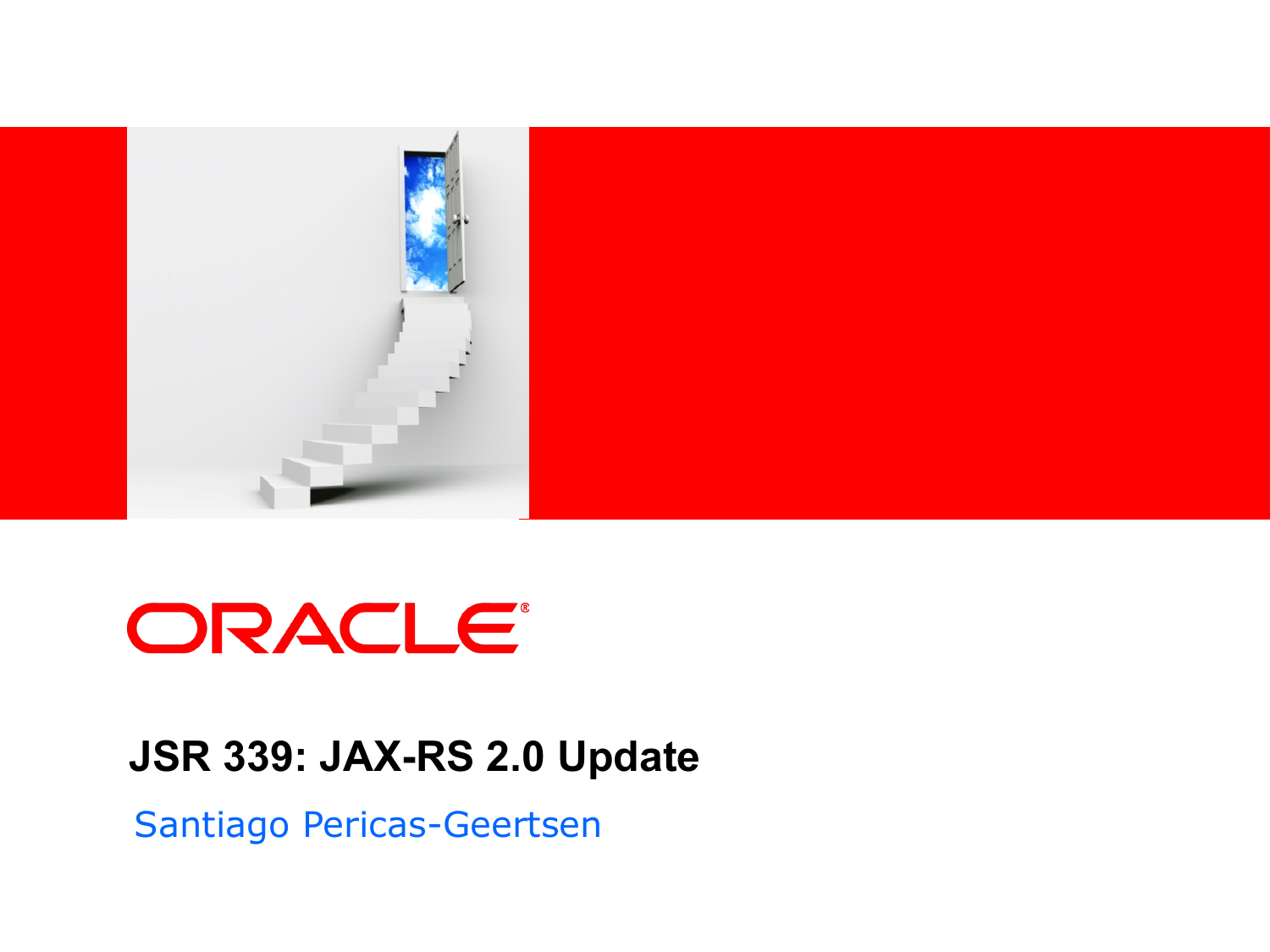

- Overview
- Achievements
- Issues/Risks
- Planned Actions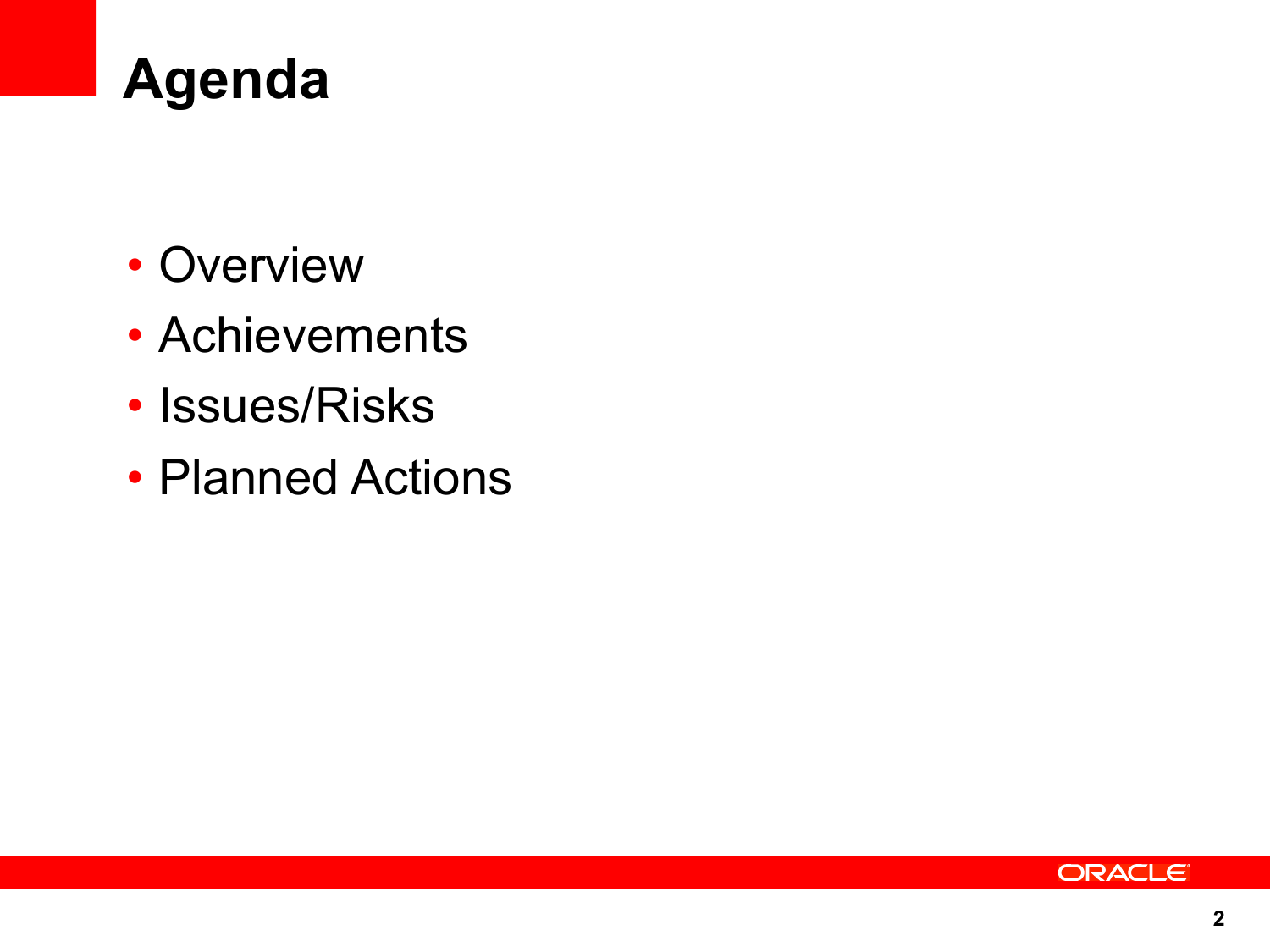### **JSR Information**

- Expert Group formed in February, 2011
	- **Lead by Oracle**

Marek Potociar, Santiago Pericas-Geertsen

• 13 Group members

Jan Algermissen, Florent Benoit (OW2), Sergey Beryozkin (Talend/CXF), Adam Bien, Bill Burke (RedHat), Clinton L Combs, Bill De Hora, Markus Karg, Sastry Mallady (eBay), Wendy Raschke (IBM), Julian Reschke, Guilherme Silveira, Dionysios Synodinos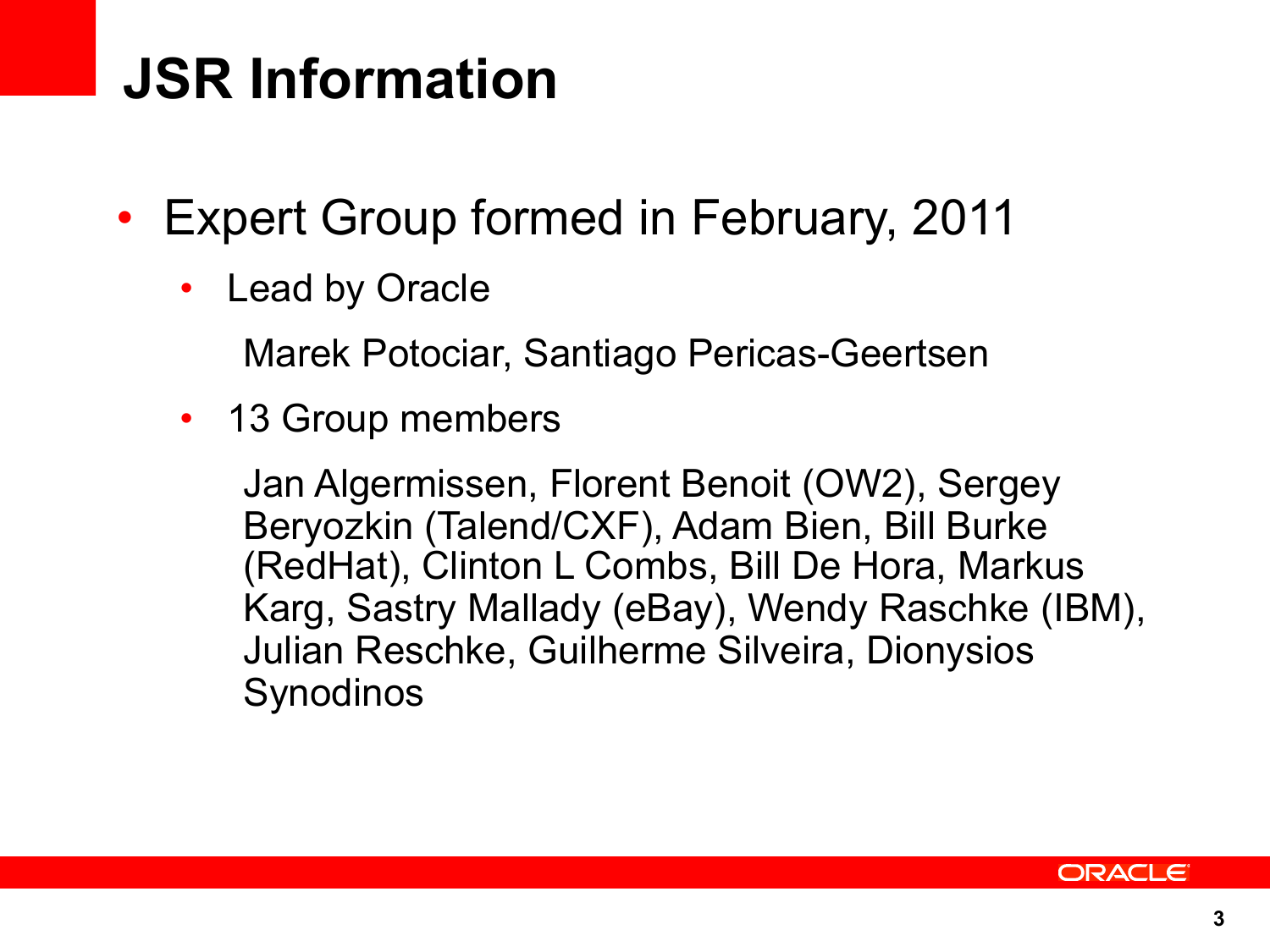### **Publications**

- Early Draft 1: 10/2011  $\checkmark$
- Early Draft 2: 2/2012  $\checkmark$
- Early Draft 3: 6/2012  $\checkmark$
- Public Review:  $9/2012 \vee$ 
	- PR Ballot Completion: 11/2012  $\checkmark$
- Proposed Final Draft: late 3/2013
	- PFD Ballot Completion: 4/2013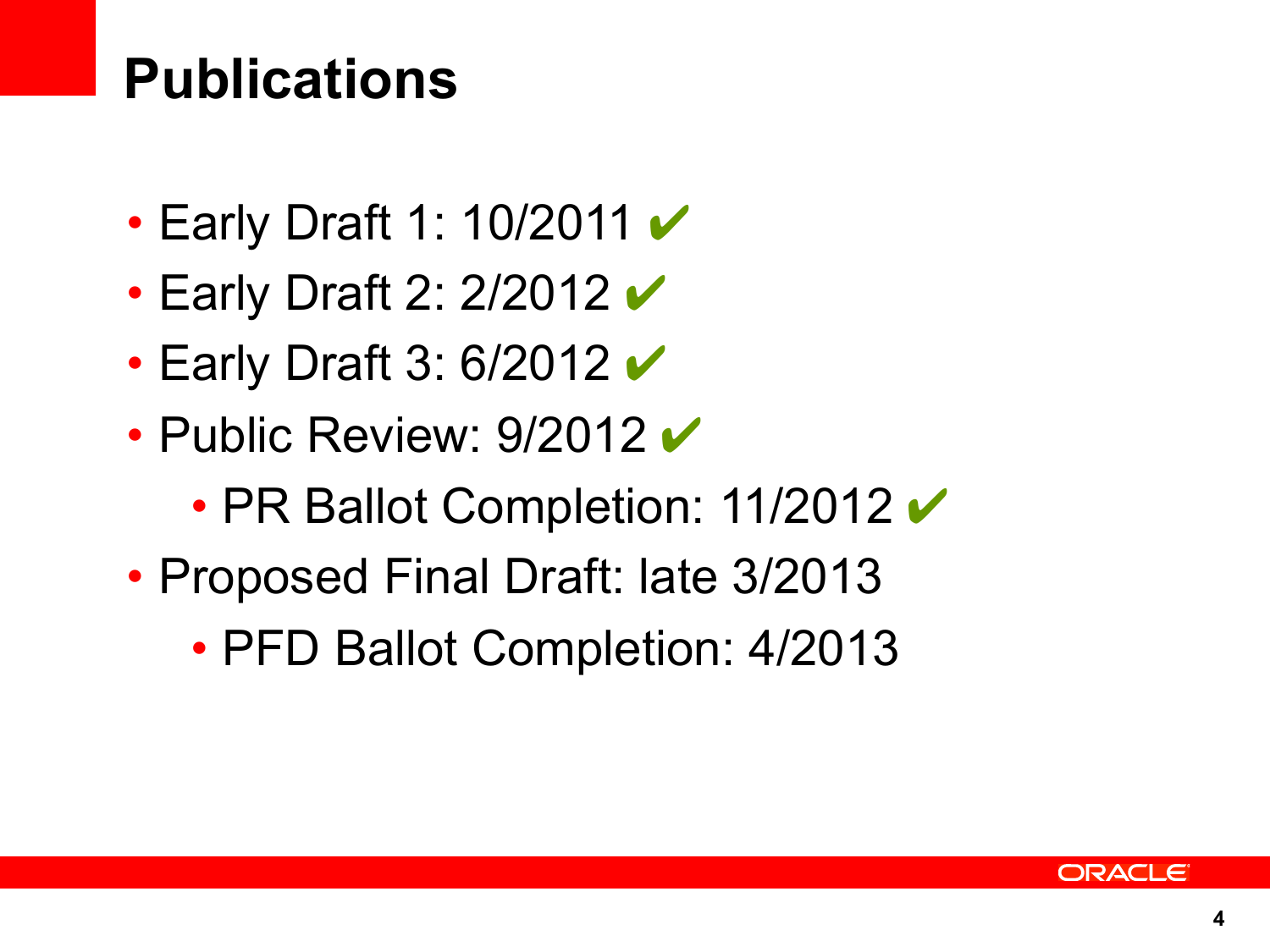### **Achievements from Plan**

- Client API  $\blacktriangledown$
- Filters  $\blacktriangledown$
- Asynchronous Processing  $\checkmark$
- Validation  $\blacktriangledown$
- Integration with JSR 330 (@Inject) X
- Improved Content Negotiation  $\checkmark$
- Hypermedia  $\blacktriangledown$
- MVC Pattern X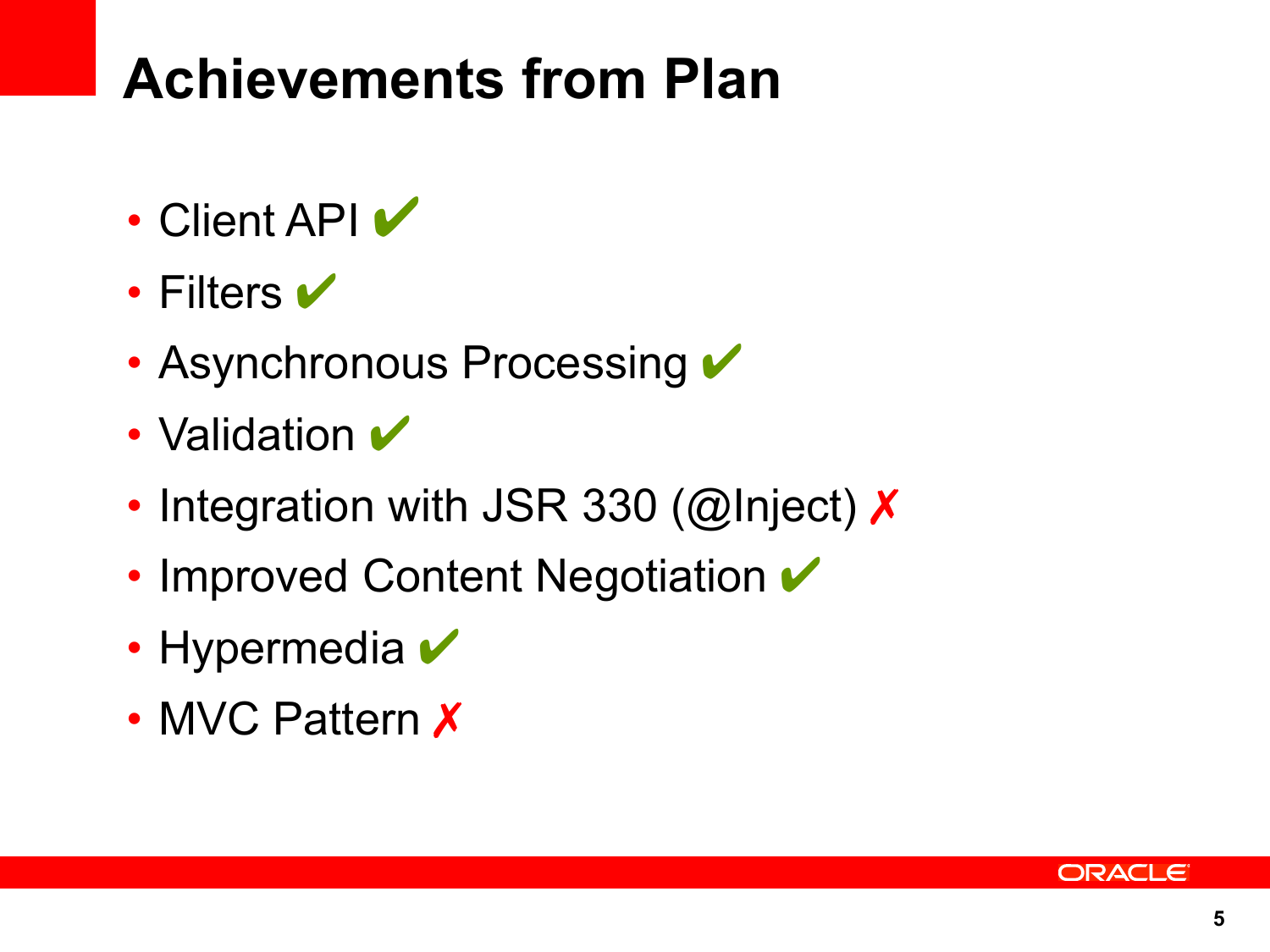### **Client API** ✔

- HTTP client libraries too low level
- Leveraging providers and concepts from the JAX-RS 1.x API
- Proprietary APIs introduced by major JAX-RS 1.x implementations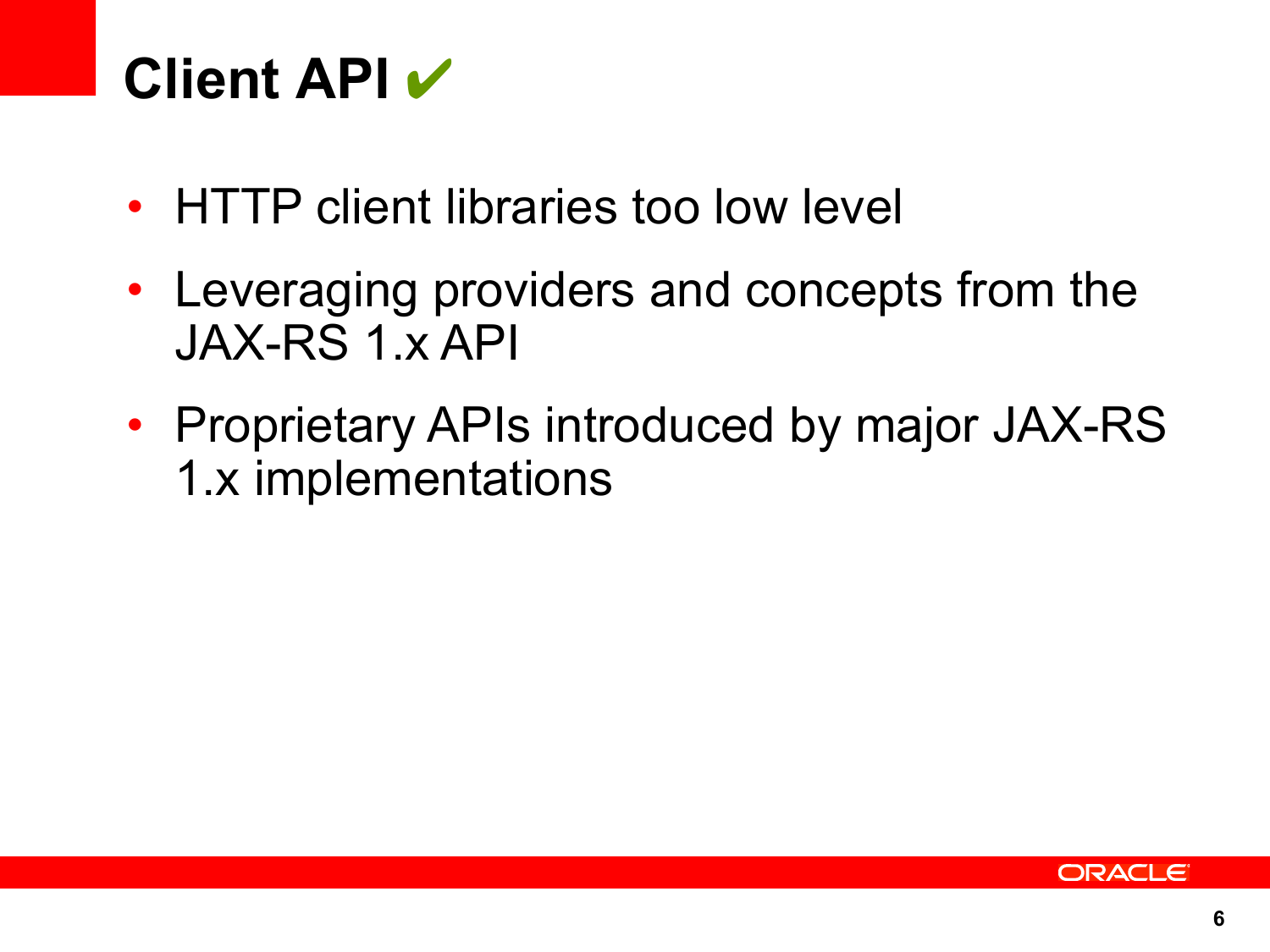### **Filters (and Interceptors)** ✔

- Customize JAX-RS request/response processing
	- Use Cases: Logging, Compression, Security, Etc.
- Introduced for client and server APIs
- Replace existing proprietary support
	- Provided by most JAX-RS 1.x implementations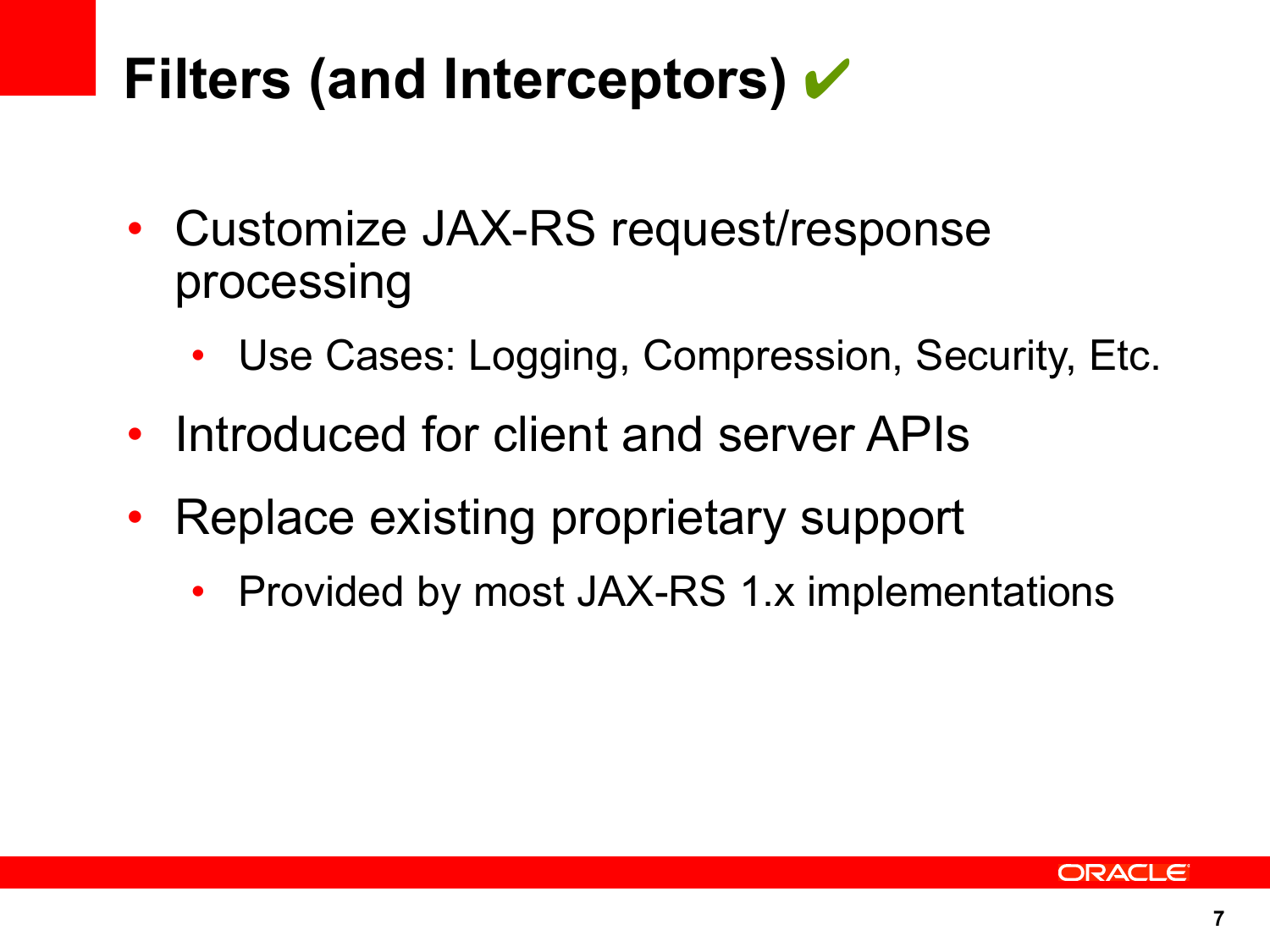### **Asynchronous Processing** ✔

- Server API support
	- Off-load I/O container threads (blocking or longrunning operations)
	- Represent suspendable client connection
	- Leverage Servlet 3.x async support (if available)
- Client API support
	- Asynchronous request invocation API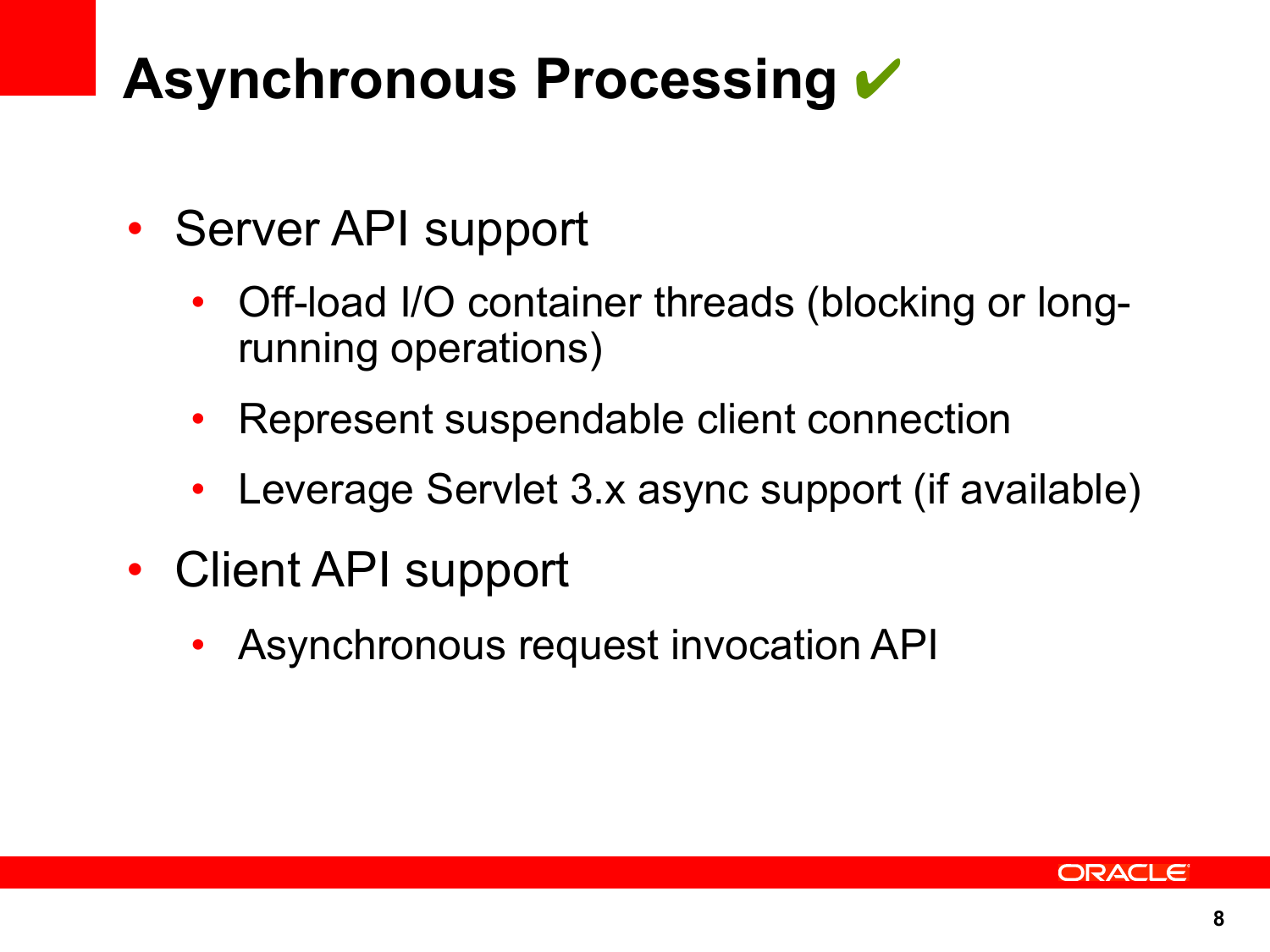#### **Bean Validation** ✔

- Integration with JSR 349
- Validation of JAX-RS resources with constraint annotations
- Support for resource method validation
	- Parameters and return values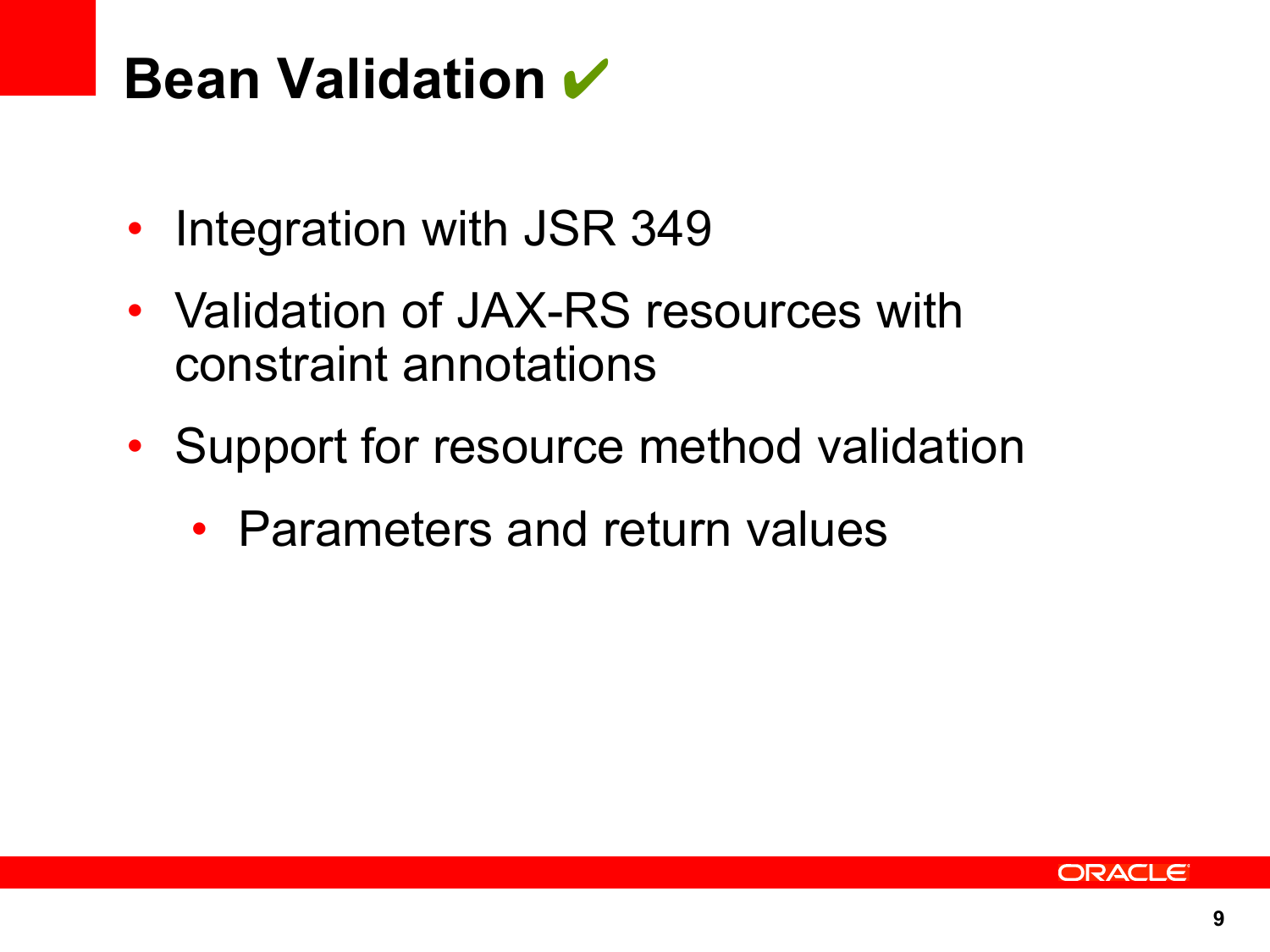### **Hypermedia** ✔

- Support Link and LinkBuilder classes
	- RFC 5988: Web Linking
- Adding links to responses as headers
- Using links in JAXB beans
- Changes in Client API to follow hyperlinks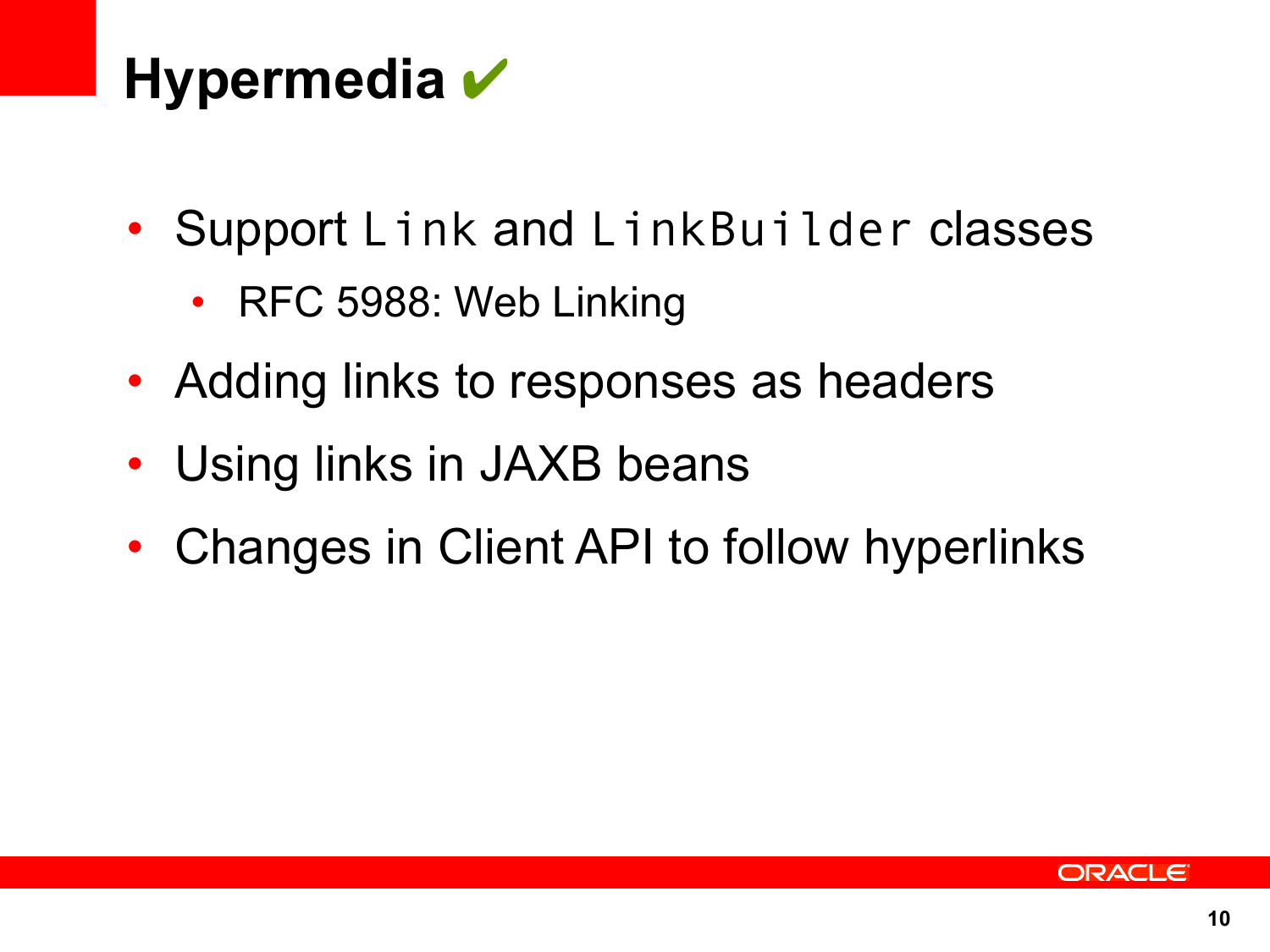### **Achievements since PR**

- Integration with BV restored  $\checkmark$ 
	- Only via CDI in PR
- Improved hypermedia support  $\checkmark$ 
	- Especially around relative links
- Improved configuration API  $\vee$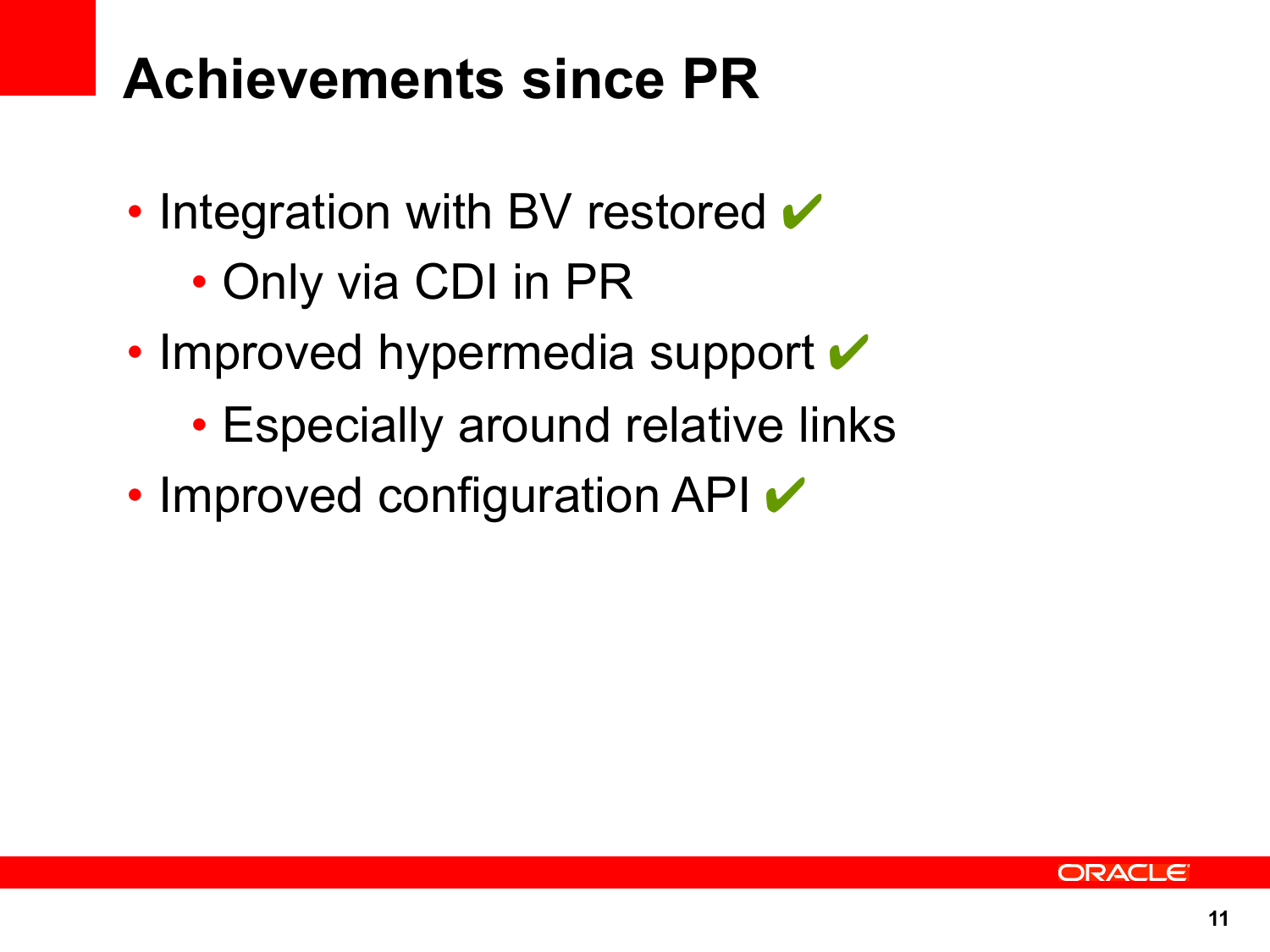## **Outstanding for PFD**

- Support for JSON API (JSR 353) types
- Improve exception hierarchy
- Support for HTTPS in Client API
	- API access to key stores, contexts, etc.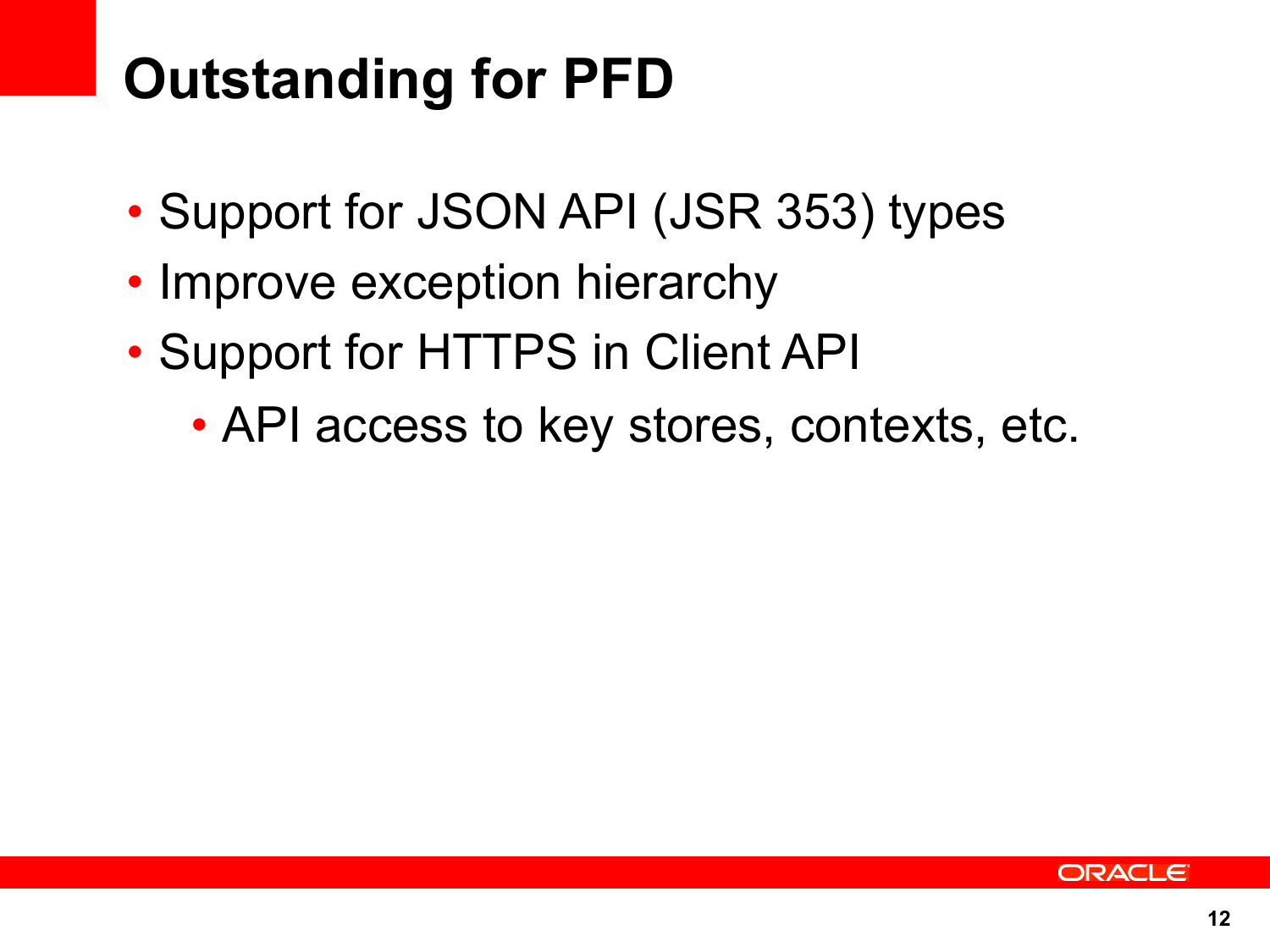#### **Risks/Issues**

- JAX-RS Spec:
	- Dependency on BV schedule (mid March)
- JAX-RS RI (Jersey 2.0):
	- CDI integration via HK2 has problems
	- May need to re-use old Jersey 1.X code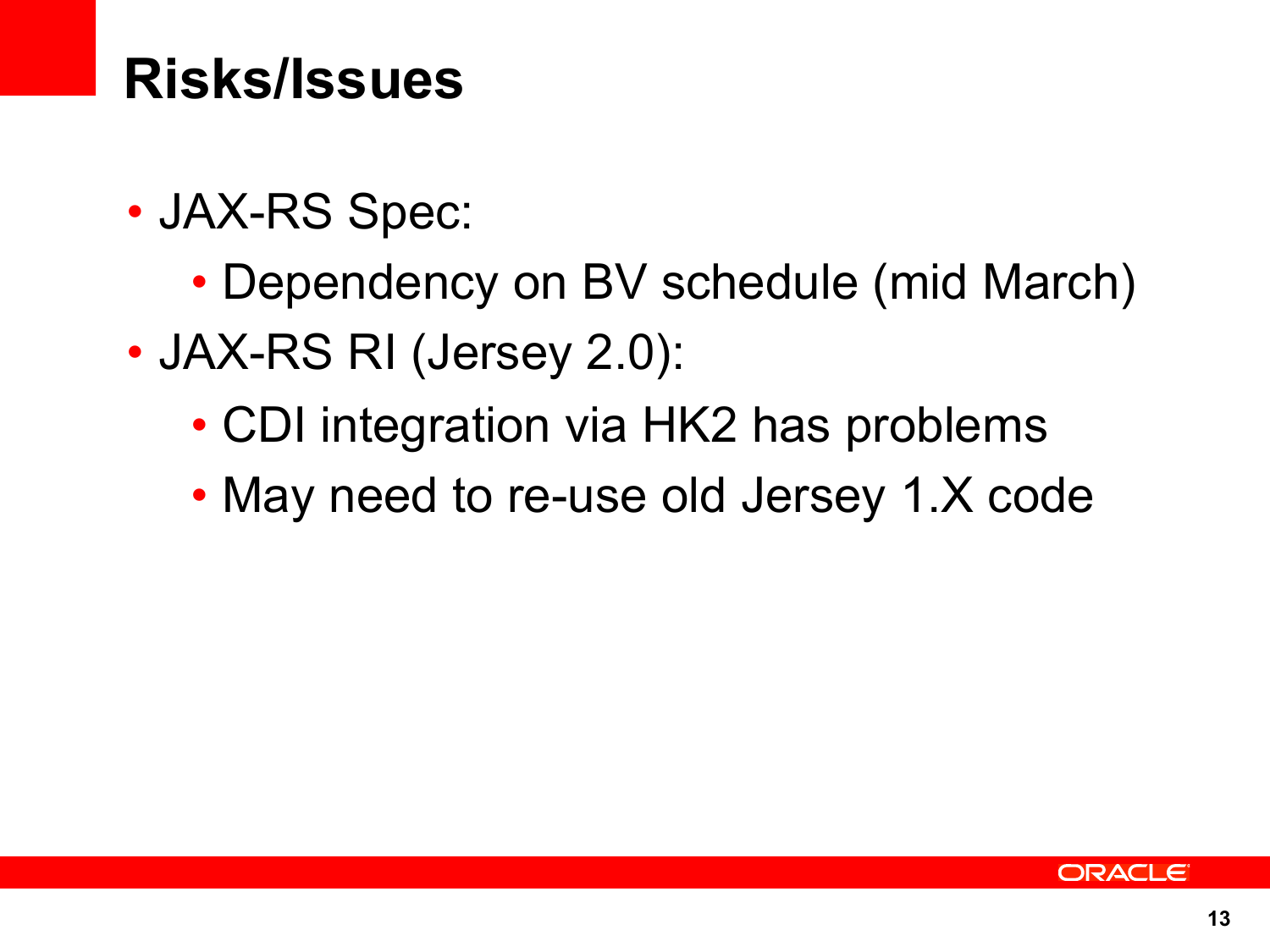### **Adopt a JSR**

- *Mohamed Taman* from Morocco's JUG is helping us test drive new features:
	- Client API requests in sync and async modes
	- Server-side asynchronous processing
	- API extensibility using new features
	- Hypermedia and Link class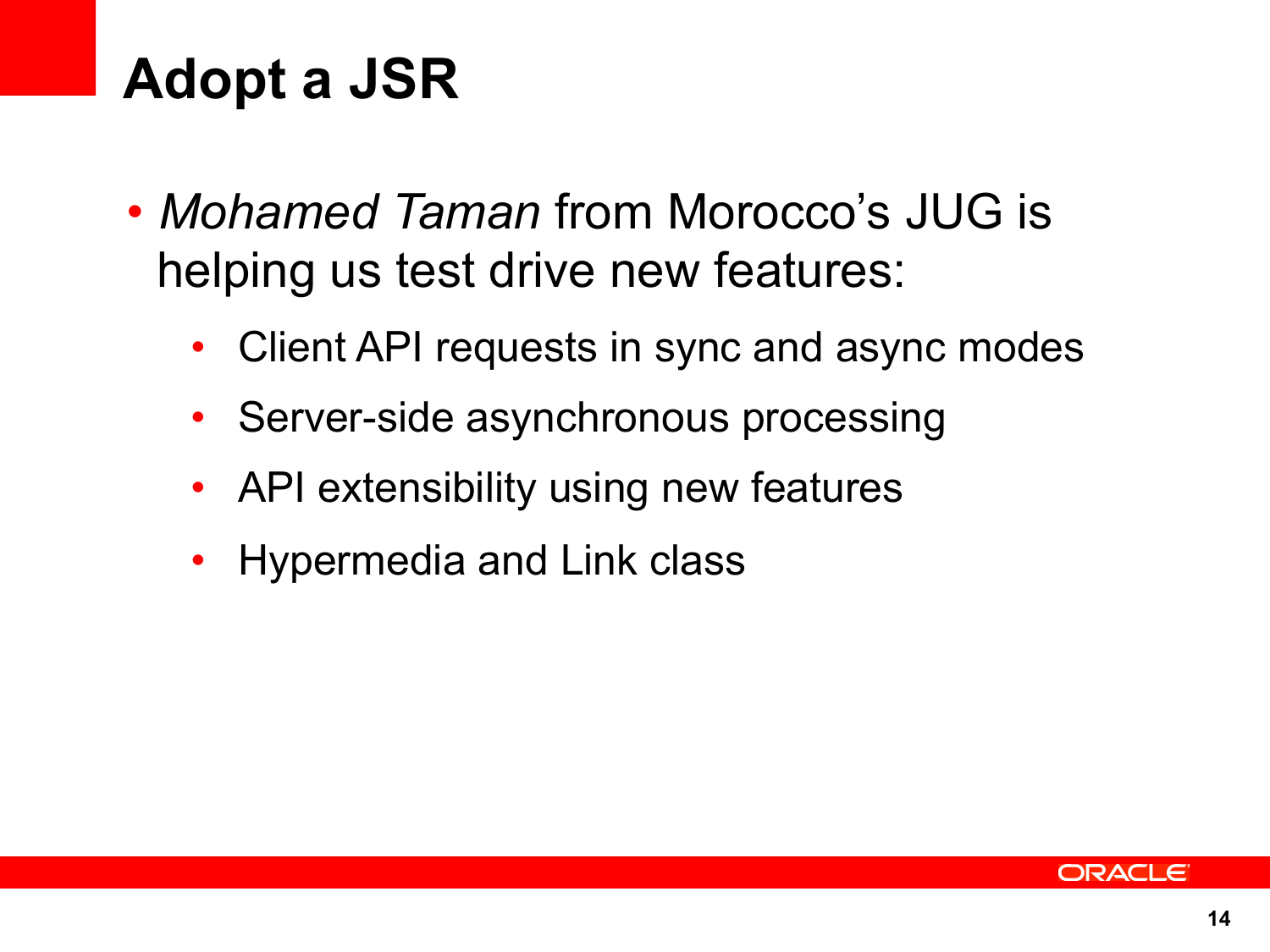### **Planned Actions**

- Complete outstanding items:
	- Exception hierarchy
	- HTTPS in Client API
- Review all other open issues
- Evaluate implementation feedback for PFD